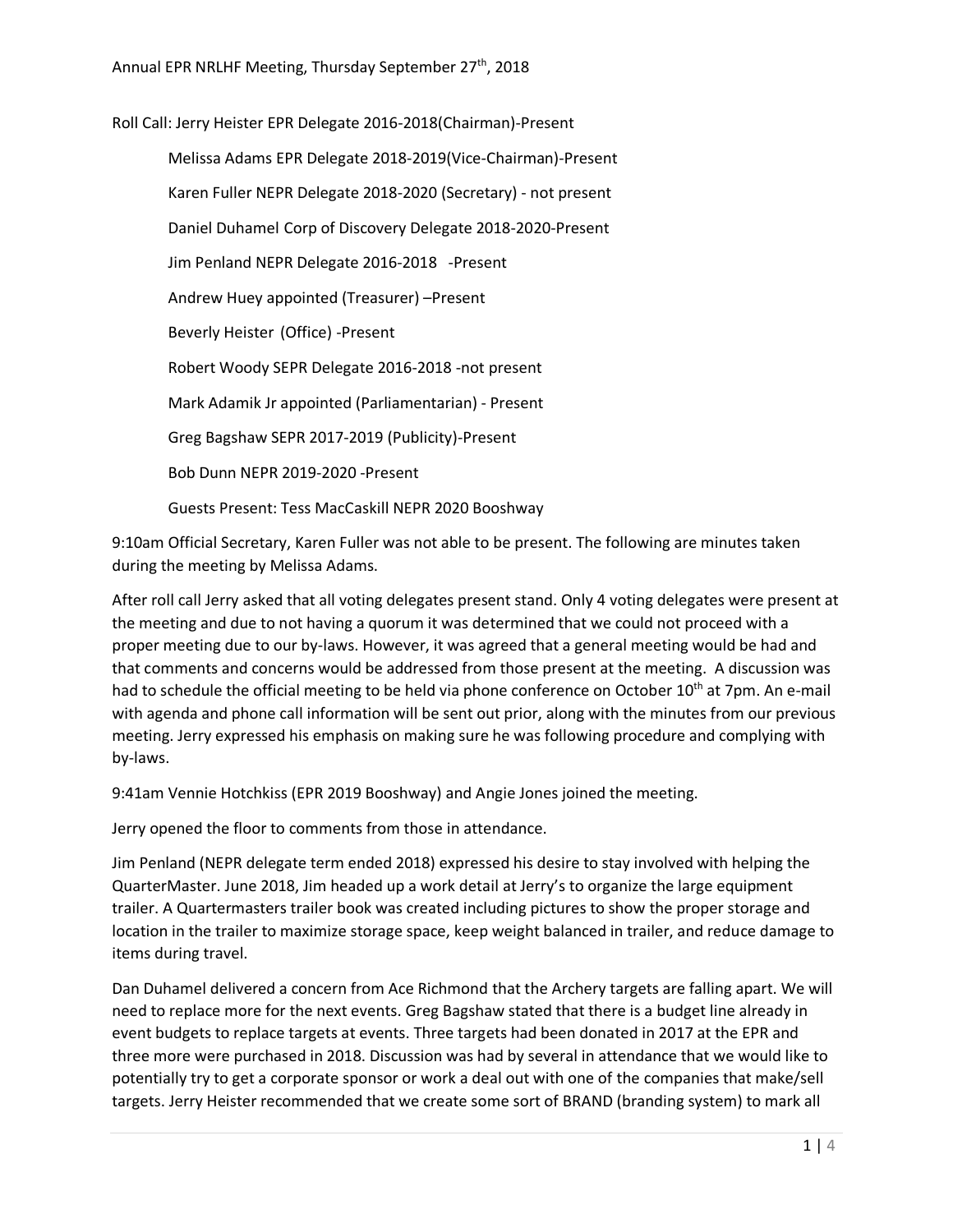foundation equipment, including targets so that we can keep track and monitor. Melissa Adams remarked that our archery participants has increased significantly over the past few years and we may need to watch the number of participants and adjust accordingly. Dan Duhamel stated that the hammock system in the trailer has helped already to keep the targets protected and in order.

Vennie Hotchkiss (EPR 2019 Booshway) wanted to know when can Booshway Bucks be turned in, anyone can cash them in in 2019. The Booshway Buck Prize Program was voted to dismiss and that Booshway Bucks will no longer have value at the end of the day December 31st, 2019.

Vennie asked if the foundation provides pop or drinks for the feast. In previous (date?) meeting it was voted to set a \$5 per person maximum to budget for the feast. In the past drinks had not been included, however if he chooses to provide drinks the cost would have to be within the budget restrictions.

Vennie stated that he is receiving some donated prizes for matches to help with his EPR budget. He also asked about the number of competition matches to be held. Jerry stated that the minimum number of matches to be held is in the Delegate/Booshway handbook, there is no maximum number of matches set. There is a required Scribe match with a prize value of \$30.

Vennie would like to use the local Amish community with their horse and wagons to deliver ice and do trash runs. However, he stated he would like to compensate them with pay and essentially hire them to do the work. There was a good deal of discussion in regards to this. Daniel stated that the job of ice and trash runs is that of the aid-de-camps and that it is part of their volunteering to help with the event. We cannot pay anyone to do this position as it would offend all who have helped in the past and all who would potentially help in the future.

Jerry discussed that we make sure that the Horse Captains, at any event that permits a horse camp, are diligent in reviewing Coggins and Health reports on any horse participating.

Vennie stated he has 12 water buffalos (water containment units) on his property to use and he would like to offer to the foundation to purchase some of the water buffalos to replace older ones that the foundation currently owns. Jim Penland stated that we currently have water buffalos that are deteriorating and will need to be replace. Before any of the water buffalos are used the foundation must make sure that they are of food grade quality and that nothing else has been stored in them not of food grade. This will be examined before use or potential purchasing is done. Vennie also stated that water will be donated for the use of the EPR 2019. Mark Adamik interjected that we must retain a water quality certification for the water to have on file in the office for the use of this water. Vennie stated that will not be a problem.

Vennie brought up the topic of assistance/seeing/search dogs. Melissa stated that we have a participant, Bob Dalesio, who is in the process of nationally certifying his search and rescue dog- a female bloodhound. At the time she becomes nationally certified she will be on call for duty 24/7. Melissa has spoken extensively with Bob about his search dog. Bob is willing to do seminars and demonstrations for participants and public on what a search and rescue dog is trained to do. We are looking forward to their participation. Bob will provide a copy of her registration to keep on file.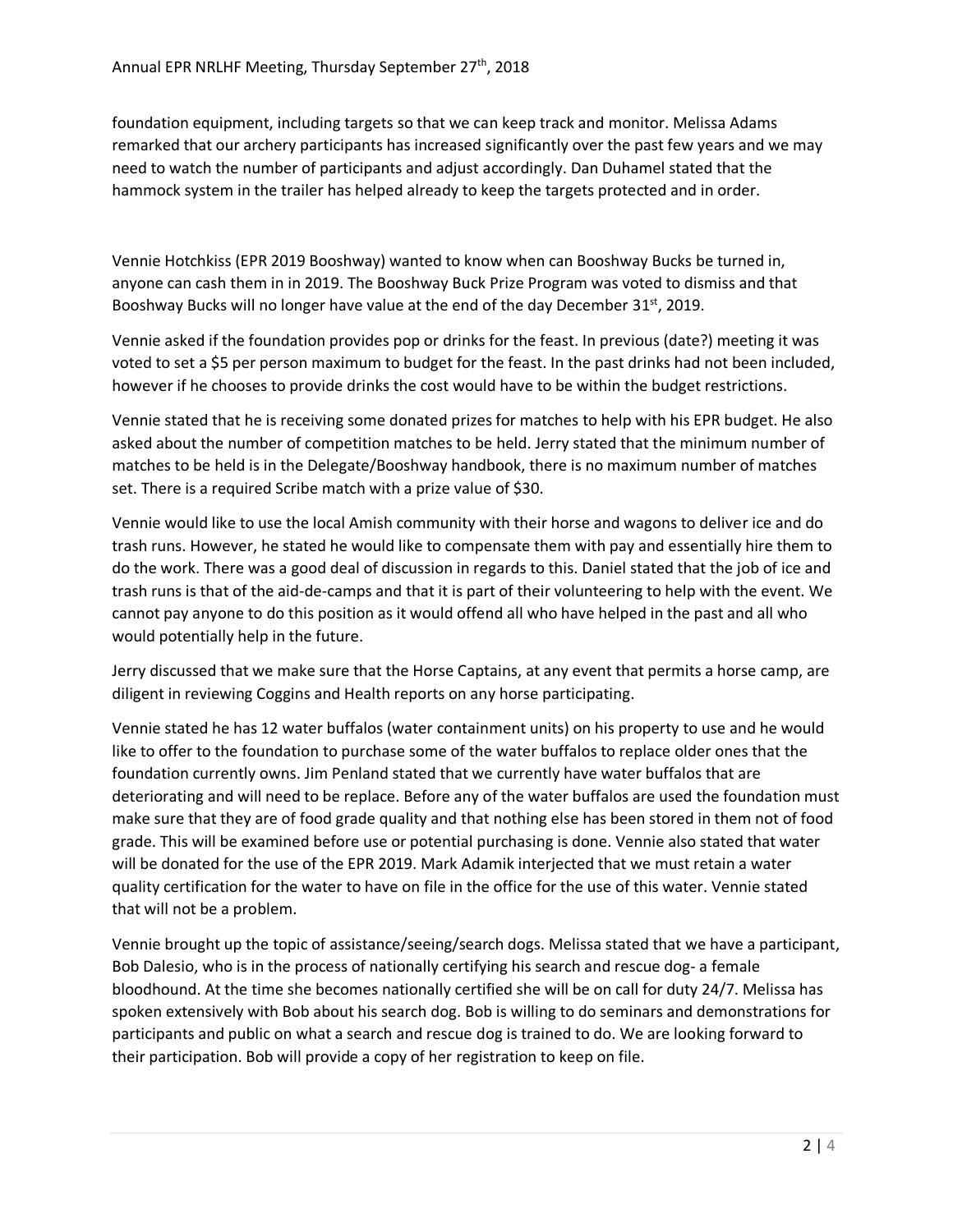1005am Lynn Cowell (EPR 2018 Booshway) and Boyd Houy (newly elected EPR Delegate 2019-2020) arrived.

Vennie brought up a few questions about firewood and number of hooters, questions to be discussed later with Melissa. He stated that the cheapest hooter rental he has found is \$70 (x 40 units) regular, and \$100 for wheelchair units. Vennie stated he has a local person who can make fitted hooter covers. He said the cost for a 10 x 10 to cover 4 hooters would be \$200. Jerry asked if that would include a mess top and what the materials would be. Discussion was had about the topic of covering hooters. The discussion included, there had been no complaints about the hooters not being covered at this EPR 2018, however many folks would like to see them covered. Discussion continued with the cost of wood slab frames and use of burlap. We will continue to discuss this during the official meeting and try to resolve a cost and space effective decision. That was the last on Vennie's list.

Lynn Cowell stated he wanted to thank everyone for putting up with him and his hard headedness. Due to some health issues Lynn had before the start of the event, he gave all his credit to his staff members and many others who stepped up and took charge in order to make the event happen. Dan Duhamel led the Thank you to Lynn for all of his hard work and efforts and the staff he had chosen. A huge round of thanks was given to Lynn for a successful event. Lynn added that the QuarterMaster Trailer book that was created made finding everything in the trailer easier and really helped to keep it organized.

Jerry took a few moments to introduce Boyd Houy, the newly elected Eastern Delegate for the 2019- 2020 term. Jerry asked Bev to make sure she has his information on file. Jerry also asked that Robert "Bob" Dunne's information be on file. Bob is the newly elected 2019-2020 North Eastern Delegate. There was some discussion had on how the phone conference would be led on October  $10^{th}$ . Jim Penland stated that the out-going Chairman (in this case, the out-going Delegate) would be in charge for the portion of the meeting pertaining to old business. During some confusion with this Mark Adamik called Order of the meeting and discussion ended with clarity. This concluded the public session of the meeting as no other issues were brought up for discussion.

Andy Huey, Treasurer, wanted to give a financial report since he had it all prepared and there were a few items to be addressed. The Report could be read but could not be approved until a quorum was present. Andy stated that as of the beginning of the event we had \$39383.50 in the main account with \$500 remaining in the individual subaccounts with the exception of the currently on going EPR. Saving account had \$11069.89, and that the North Eastern was pending some final reports before close out sitting with 6643.07.

Dan Duhamel stated there had been a few expenses that had not been reimbursed from the Corp of Discovery. Andy Huey was writing the checks during the meeting to be given for the reimbursement of these expenses. Andy had paper work present to get information from Vennie Hotchkiss and for Corp of Discovery to get the 2019 accounts set up after the first of the year. Greg thanked Andy for all of his work in taking care of the financial reports and sending monthly reports in for the newsletter. Jim stated that the monthly reports has reduced the number of complaints and has opened the eyes of many on what it actually costs to run the events.

Andy stated that with the change of positions we will need to get the new Chairmans information on the accounts and remove Jerry's name after the new board is formed. Andy asked about getting Beverly,